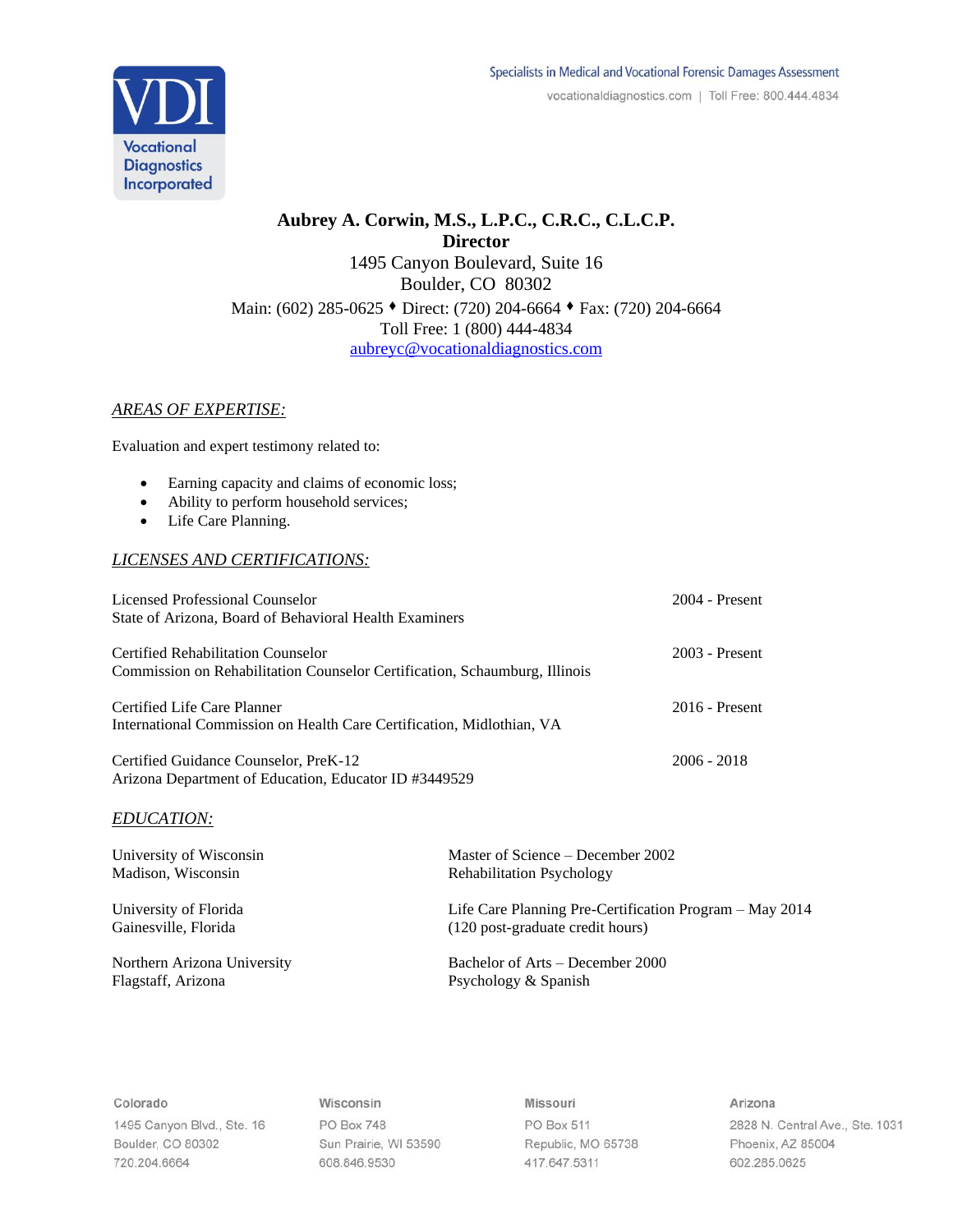*PROFESSIONAL EXPERIENCE:*

| Vocational Diagnostics, Inc.                 | Director                            | $01/18$ – Present |
|----------------------------------------------|-------------------------------------|-------------------|
| Phoenix, Arizona                             | <b>Assistant Director</b>           | $09/06 - 12/17$   |
| Boulder / Denver, Colorado (as of July 2009) | <b>Senior Vocational Consultant</b> |                   |

Expert witness related to earning capacity evaluation, analysis of household services, and life care planning of injured children and adults. Injuries include orthopedic and neurological injuries and traumatic brain and spinal cord injuries. Vocational evaluation, rehabilitation and job placement. Retention in cases related to personal injury, medical malpractice, wrongful death, family law, among others. Provide bilingual Spanish language evaluation services as needed.

Flagstaff Arts and Leadership Academy School Counselor 08/04 – 09/06 Flagstaff, Arizona

As sole counselor, responsibilities include individual and group counseling; college and career counseling; facilitation of student support groups; all student registration and scheduling, graduation planning; coordination and administration of standardized testing; student/parent/teacher communication and mediation; consultation and counseling for students with disabilities; participation in development of Individualized Education Program (IEP) with special education coordinator; consultation with school personnel and outside agencies. Developed and implemented the school's first College Preparatory Class; including developing curriculum.

| Coconino Community College | Associate Instructor | $08/04 - 06/07$ |
|----------------------------|----------------------|-----------------|
| Flagstaff, Arizona         |                      |                 |

Developed course curriculum; teaching intermediate conversational Spanish college classes; evaluating and monitoring student progress.

SAMHC Enrollment Specialist 09/03 – 08/04 Tucson, Arizona

Complete general mental health assessments for children and adults; evaluating adults for Serious Mental Illness (SMI) eligibility; coordination of services of adults with disabilities; assigning preliminary diagnoses and defending diagnoses within comprehensive reports; recommending individualized treatment; participating on an interdisciplinary team; and interacting with multiple community agencies.

| Pima Community College | <b>Adjunct Faculty Member</b> | $08/03 - 08/04$ |
|------------------------|-------------------------------|-----------------|
| Tucson, Arizona        |                               |                 |

Developed course curriculum; teaching intermediate conversational Spanish college classes; and evaluating and monitoring student progress.

| Project PPEP                | Clinician/School Counselor | $09/02 - 07/03$ |
|-----------------------------|----------------------------|-----------------|
| Tucson, Arizona grades K-12 |                            |                 |

Individual counseling for children and adults; created group counseling program and facilitated group therapy sessions; developed curriculum and taught Life Skills classes; coordinated services with case managers and teachers; coordination of services of adults with disabilities.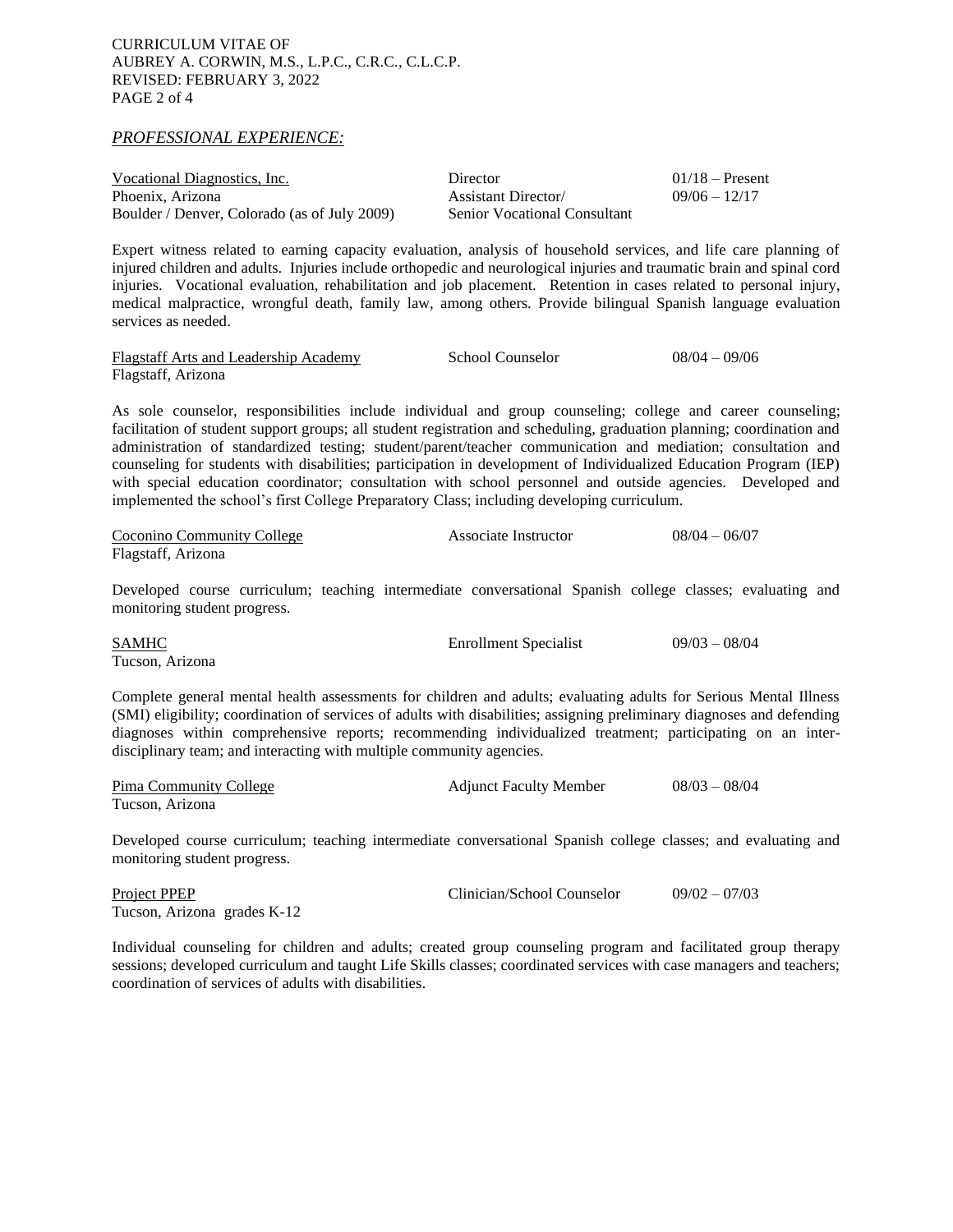### CURRICULUM VITAE OF AUBREY A. CORWIN, M.S., L.P.C., C.R.C., C.L.C.P. REVISED: FEBRUARY 3, 2022 PAGE 3 of 4

#### *PROFESSIONAL EXPERIENCE (Cont'd.):*

| Escuela de Pedro Saguilan Banos  | English Teacher | $09/00 - 12/00$ |
|----------------------------------|-----------------|-----------------|
| Puerto Escondido. Oaxaca. Mexico |                 |                 |

Teaching English grammar and pronunciation, with a focus on both oral and written skills; evaluating and monitoring student progress.

| Vocational Diagnostics, Inc. | <b>Vocational Consultant</b> | $0.5/00 - 0.9/00$ |
|------------------------------|------------------------------|-------------------|
| Phoenix, Arizona             |                              |                   |

Research and case study analysis related to medical and psychological aspects of disability and education/ employability issues involving children and adults with disabilities including spinal cord injury, traumatic brain injury, multiple orthopedic and neurological injury, and psychiatric disability, and providing Spanish language interpretations services as needed.

# *EXPERT WITNESS QUALIFICATIONS:*

Qualified in areas of Vocational Rehabilitation, Loss of Earning Capacity and/or Life Care Planning by:

- Circuit Court Maui County, HI.
- District Court Arapahoe County, CO.
- District Court City of St. Louis, MO.
- District Court Clark County, NV.
- District Court Delta County, CO.
- District Court Denver County, CO.
- District Court El Paso County, CO.
- District Court Jefferson County, CO.
- District Court Larimer County, CO.
- District Court Mesa County, CO.
- District Court Salt Lake County, UT.
- Federal Court District of Colorado.
- Superior Court San Francisco County, CA.

#### *PROFESSIONAL MEMBERSHIPS AND AFFILIATIONS (Past and Present):*

- International Association of Rehabilitation Professionals (IARP) Forensic Section and International Academy of Life Care Planning Section (Co-Chair – Forensic Section, 2012-2013; Forensic Section Strategic Planning Committee, 2012; International Conference Committee, 2014; Past Co-Chair – Forensic Section, 2013-2014; Forensic Representative to the IARP International Board 2014-2016);
- International Academy of Life Care Planners (IALCP) **–** Associate Member;
- American Board of Vocational Experts (ABVE) Associate Member;
- American Association of Nurse Life Care Planners (AANLCP) Associate Member;
- American Academy of Economic and Financial Experts (AAEFE) Associate Member;
- National Association of Forensic Economics (NAFE) Associate Member.

#### *PRESENTATIONS*

- "IARP'S Ethical Renaissance, Your Palette is More Than Black and White" Presented at IARP 2011 Annual Conference, Las Vegas, NV, November 4, 2011.
- "Looking Beyond Liability: Setting a Floor vs. Capping Damages" Presented at Colorado Defense Lawyers Association 2018 Annual Conference.